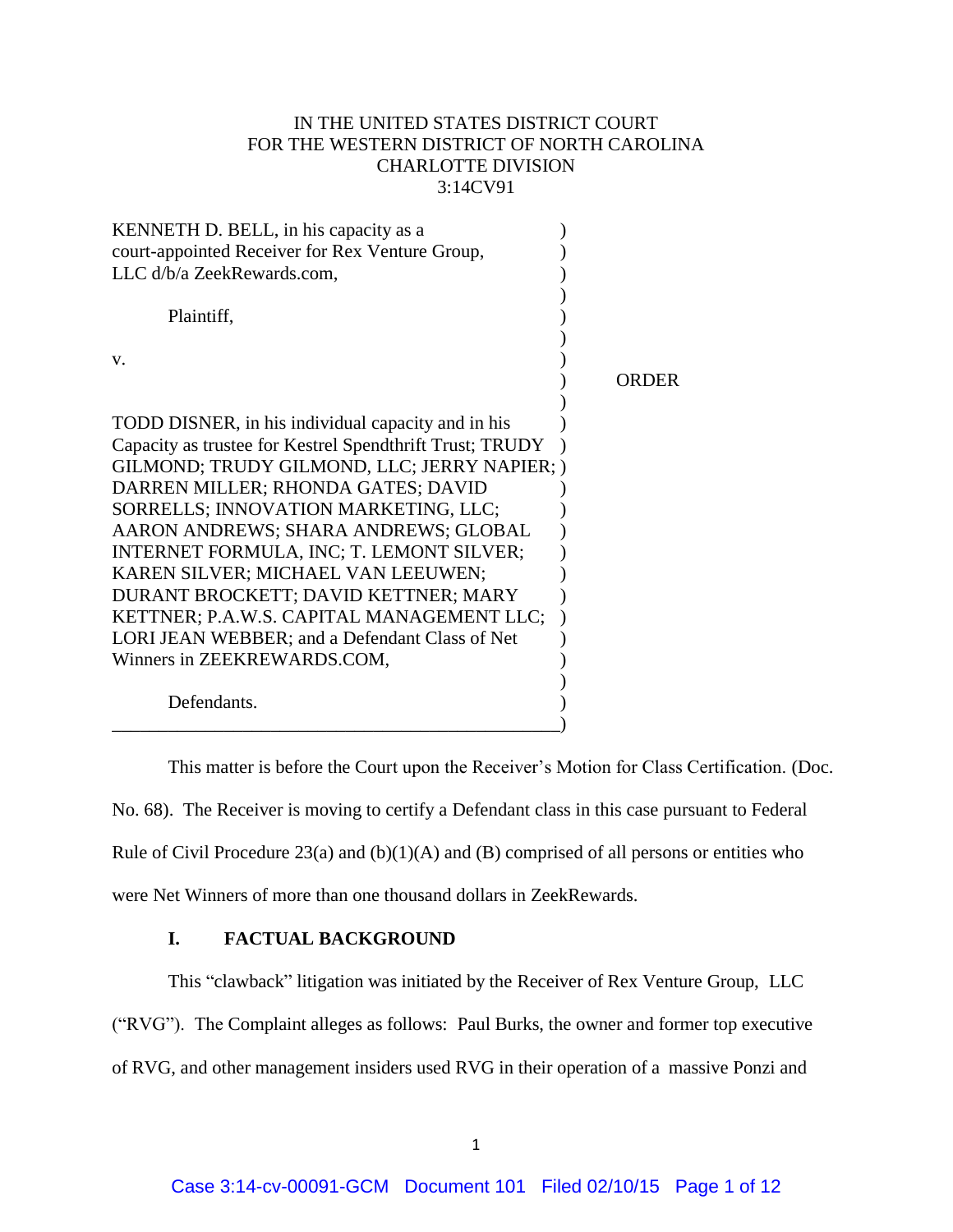pyramid scheme through ZeekRewards from at least January 2011 until August 2012. Compl. at ¶¶ 1, 6–9. Over 700,000 participants lost over \$700 million dollars in the scheme. *Id.* at ¶ 1. Burks and the management insiders used ZeekRewards to promise substantial payouts and outsize returns to all participants, but few actually benefitted. *Id.* at ¶ 2. Those who did benefit were paid not with profits from a legitimate retail operation, but rather from money paid in by later investors in the scheme. *Id.* at ¶ 3. The largest "net winners" (those who received more money from ZeekRewards than they paid in) each received well over a million dollars, and many others received hundreds of thousands of dollars. *Id*. at ¶¶ 2, 12–25.

On August 17, 2012, the Securities and Exchange Commission filed an action in this Court, *Securities and Exchange Commission v. Rex Venture Group, LLC d/b/a ZeekRewards.com and Paul Burks*, Civil Action No. 3:12cv519, to obtain injunctive and monetary relief against Paul Burks, shut down the ZeekRewards Ponzi and pyramid scheme, freeze RVG's assets, and seek appointment of a receiver for RVG. That same date, in the Agreed Order Appointing Temporary Receiver and Freezing Assets of Defendant Rex Venture Group, LLC, this Court appointed Kenneth D. Bell as the Receiver over the assets, rights, and all other interests of the estate of Rex Venture Group, LLC, d/b/[a](http://www.zeekrewards.com/) [www.ZeekRewards.com](http://www.zeekrewards.com/) and its subsidiaries and any businesses or business names under which it does business. The Order further directed Mr. Bell as RVG's Receiver to institute actions and legal proceedings seeking the avoidance of fraudulent transfers, disgorgement of profits, imposition of constructive trusts, and any other legal and equitable relief that the Receiver deems necessary and appropriate to preserve and recover RVG's assets for the benefit of the Receivership Estate.

2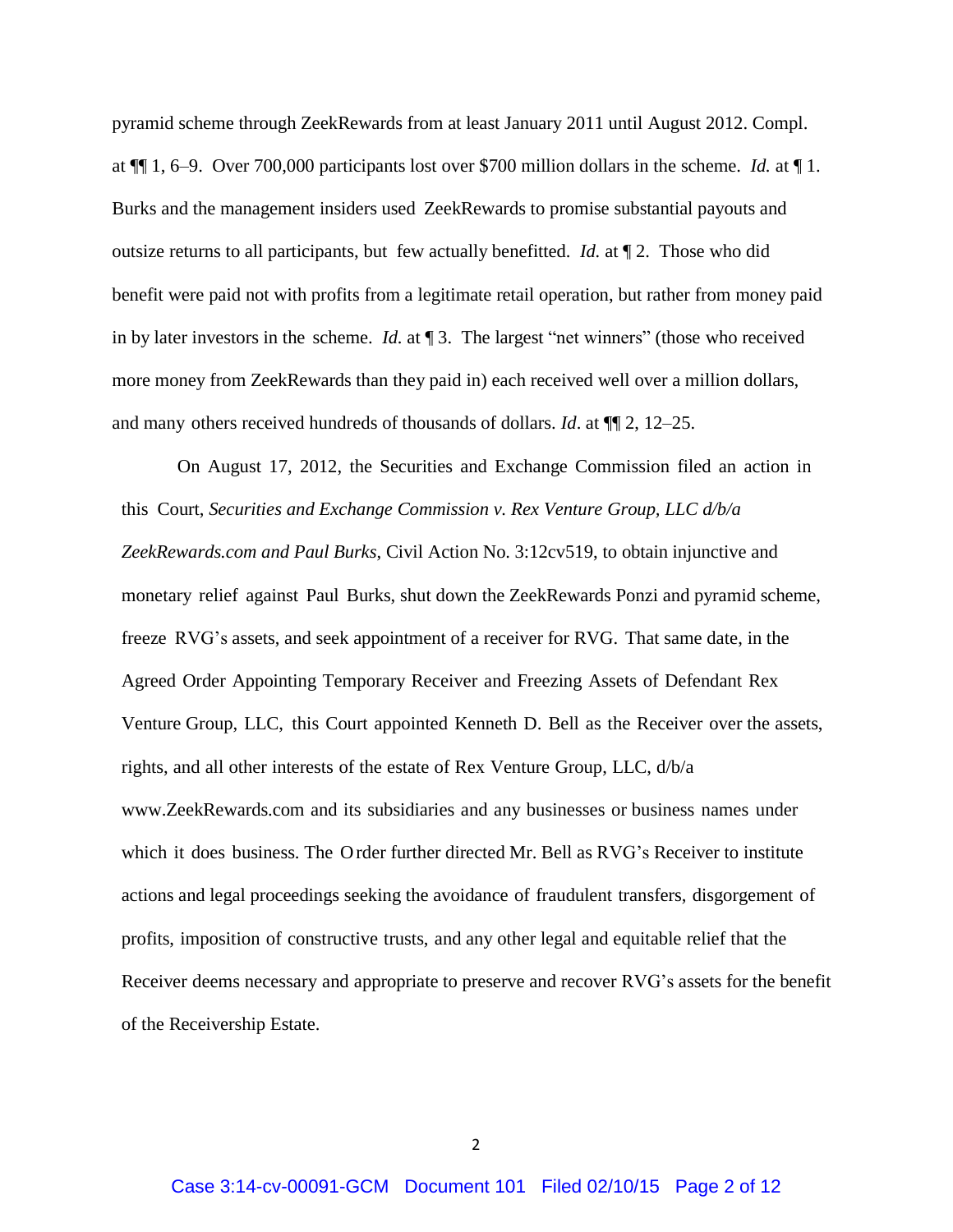The Complaint alleges that the vast majority of the ZeekRewards winners' money came from ZeekRewards losers rather than legitimate business profits. Compl. at ¶ 3. At least \$845 million was paid in to ZeekRewards, of which no more than \$6.3 million (less than 1%) came from retail bid purchases by non-participants. *Id*. In total, the ZeekRewards database records show that over 92% of the money paid in to ZeekRewards came from Net Losers rather than Net Winners, and ZeekRewards' Net Winners received over \$283 million in net winnings. *Id.*

The Receiver alleges that because ZeekRewards' Net Winners "won" (the victims') money in an unlawful combined Ponzi and pyramid scheme, the Net Winners are not permitted to keep their winnings and must return the fraudulently transferred winnings to the Receiver for distribution to ZeekRewards' victims. The Receiver filed this "clawback" action on February 28, 2014, asserting claims of relief against approximately 9,400 Net Winners for: (1) Fraudulent Transfer of RVG Funds in Violation of the North Carolina Uniform Fraudulent Transfer Act; (2) Common Law Fraudulent Transfer; and (3) Constructive Trust.

#### **II. DISCUSSION**

The Federal Rules of Civil Procedure do allow for a defendant class. Rule 23(a) states that "[o]ne or more members of a class may sue *or be sued* . . . ." Fed. R. Civ. P. 23(a) (emphasis added); *see also Henson v. E. Lincoln Twp*., 814 F.2d 410, 412 (7th Cir. 1987) ("It is apparent from the words of Rule 23(a) ('sue or be sued as representative parties') that suits against a defendant class are permitted."). Defendant class actions have been certified when, as here, there is a need for a "procedural device that allows one who has a common grievance against a multitude of persons to resolve . . . the dispute by using only a few members of the class." *Broadhollow Funding Corp. v. Fitzmaurice (In re Broadhollow Funding Corp.)*, 66 B.R.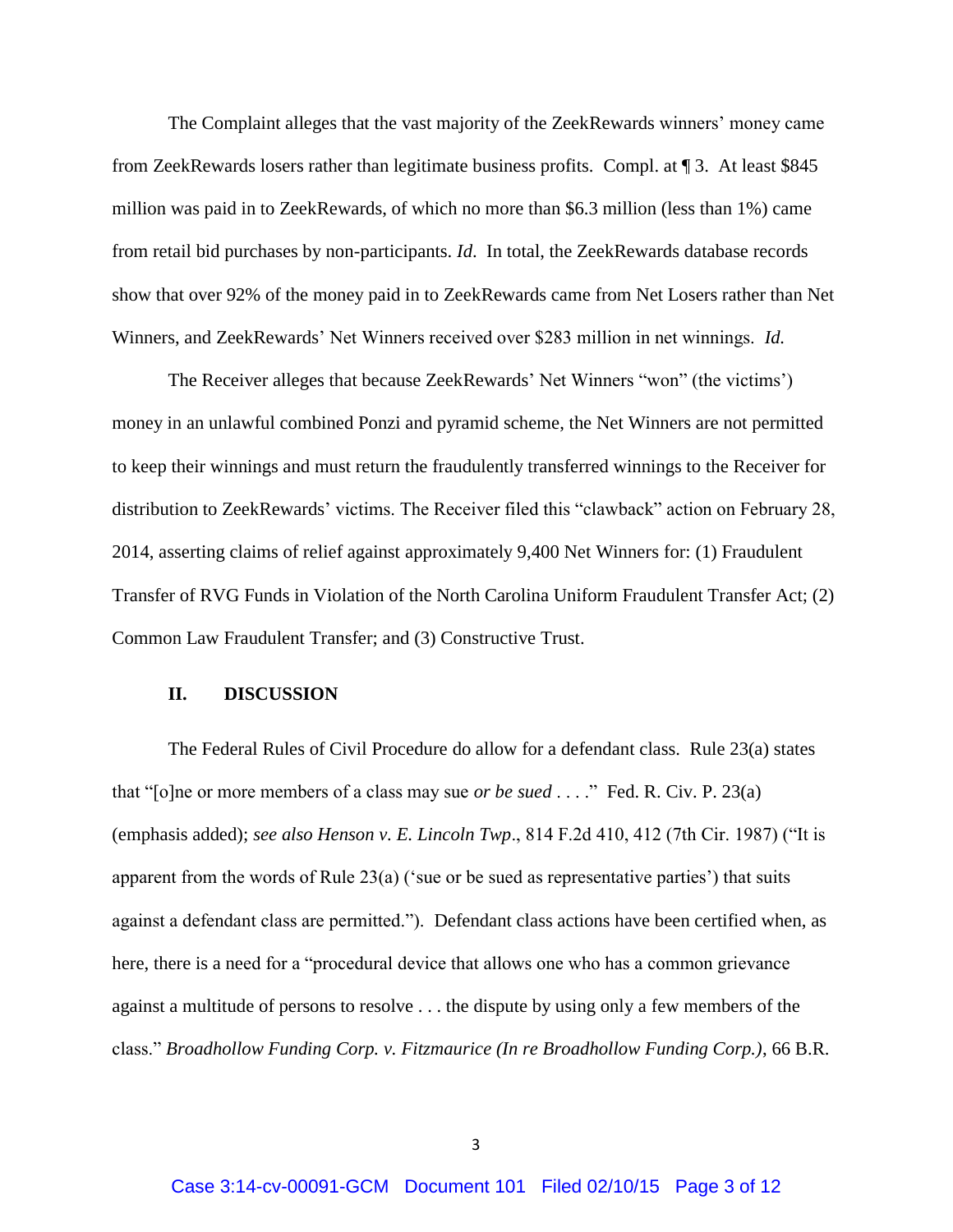1005, 1007 (Bankr. E.D.N.Y. 1986). "The use of a defendant class avoids costly multiple litigation and the danger of inconsistent adjudication of the same issue." *Id.*

A defendant class may be certified if it meets four prerequisites: (1) numerosity; (2) commonality; (3) typicality; and (4) fair and adequate representation. Fed. R. Civ. P. 23(a). In addition to meeting the four prerequisites of Rule 23(a), certification of the proposed class requires satisfaction of one of the class requirements set forth in Rule 23(b). The Court will first discuss each of the Rule 23(a) prerequisites.

## **A. Rule 23(a) Analysis**

It is undisputed that the proposed class meets the numerosity requirement, as it consists of approximately 9400 Net Winner Defendants. Defendants contend, however, that differences in questions of law and fact as well as differences in claims and defenses among the Defendants preclude a finding of commonality and typicality.

The "commonality" factor examines whether there are "questions of law or fact common to the class." Fed. R. Civ. P. 23(a)(2). Here, the common questions are whether ZeekRewards operated as a Ponzi and/or pyramid scheme and whether net winnings received by the Defendants should be returned to the Receiver. "It is not required that all factual or legal questions raised in the lawsuit be common so long as a single issue is common to all class members." *Weinman v. Fid. Capital Appreciation Fund (In re Integra Realty Res., Inc.)*, 179 B.R. 264, 270 (Bankr. D. Colo. 1995); *see also In re Cardinal Indus*., 105 B.R. 834, 844 (Bankr. S.D. Ohio 1989) ("There need only exist one significant issue or fact common to all members of the putative class.") (citing *Newburg on Class Actions* § 3.10).

In *Weinman*, the court certified a defendant class action involving approximately 6,300 defendant shareholders after the bankruptcy of the Integra hotel company. *Weinman*, 179 B.R. at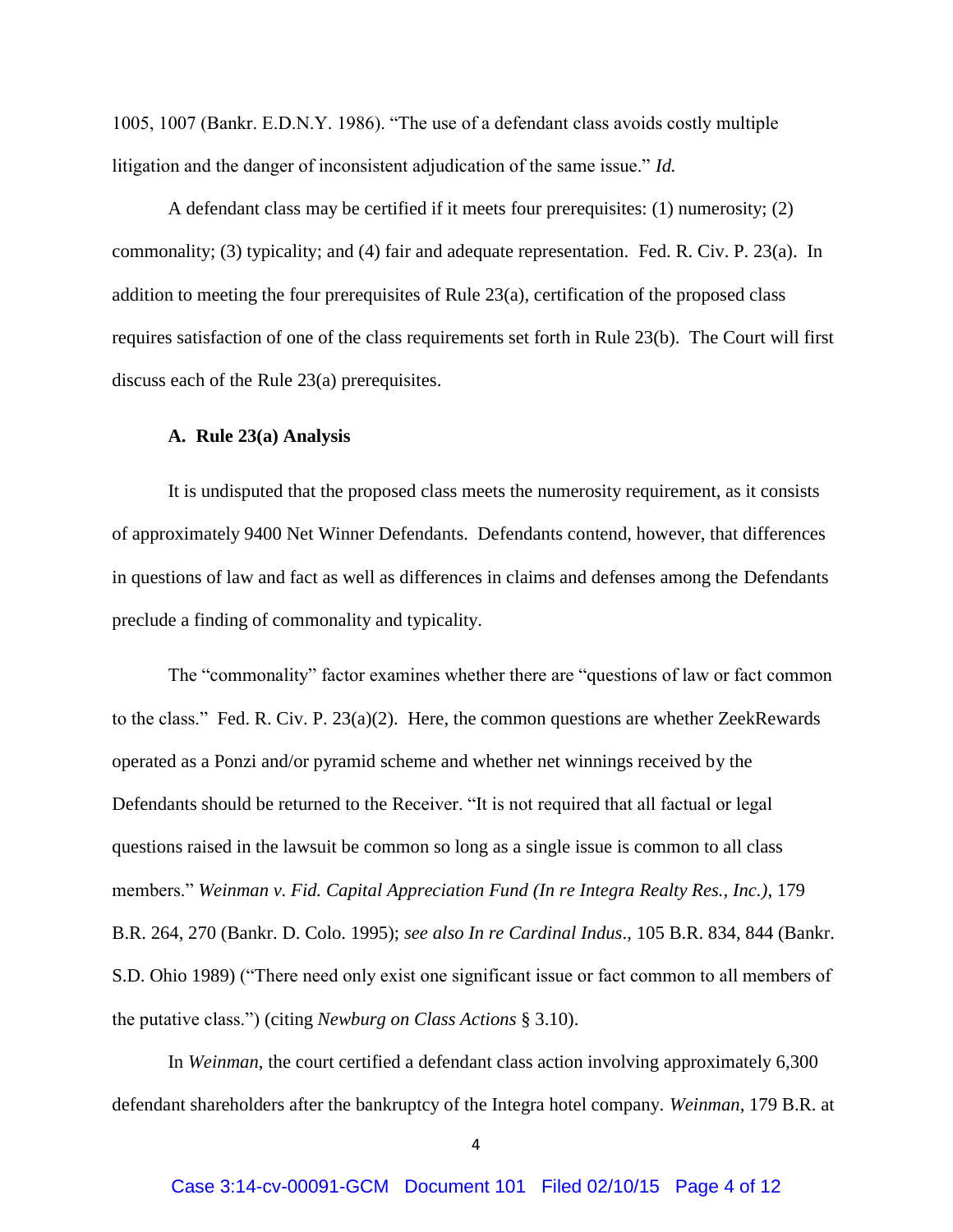$270<sup>1</sup>$  The court found that the commonality requirement was met based on whether a spinoff of stock to the shareholders constituted a fraudulent transfer, which was the central issue in determining the defendants' liability. *Id*.

The proposed class members in this action are likewise linked by a common set of facts, which includes whether ZeeksRewards' operation was a Ponzi and/or pyramid scheme. All class members had or controlled usernames and accounts with ZeekRewards through which they received funds from RVG. Further, each class member received more money from RVG than they paid into RVG (their "net winnings") during the course of their participation as affiliates in the ZeekRewards program. There is also a common question of law, that is: whether the payments from ZeekRewards to class members are fraudulent transfers that must be disgorged and repaid.

Despite these undisputed key common issues of law and fact, Defendants argue that the commonality requirement is not met because there may be differences in the Defendants' relationships with RVG insiders, differing counterclaims,<sup>2</sup> differing defenses such as reliance on counsel's advice, potential third-party claims, and other issues related to the details of each Defendant's participation in ZeekRewards. Defendants cite *Wal-mart Stores, Inc. v. Dukes*, 131 S. Ct. 2541 (2011) in support of their position that a class must not only have common questions, but the capacity to generate a common resolution. However, any potential dissimilarities among the members of the proposed class do not impair the ability to reach a common resolution to the core issues of law and fact in this case.

l

<sup>&</sup>lt;sup>1</sup> The class certification in *Weinman* was upheld by the Tenth Circuit on two separate occasions. *See Weinman v. Fid. Capital Appreciation Fund*, 354 F.3d 1246 (10th Cir. 2004); *Weinman v. Fid. Capital Appreciation Fund*, 262 F.3d 1089 (10th Cir. 2001).

 $2^2$  The Court has now dismissed all counterclaims filed by the named defendants pursuant to Rule 12(b)(6). (Doc. No. 98).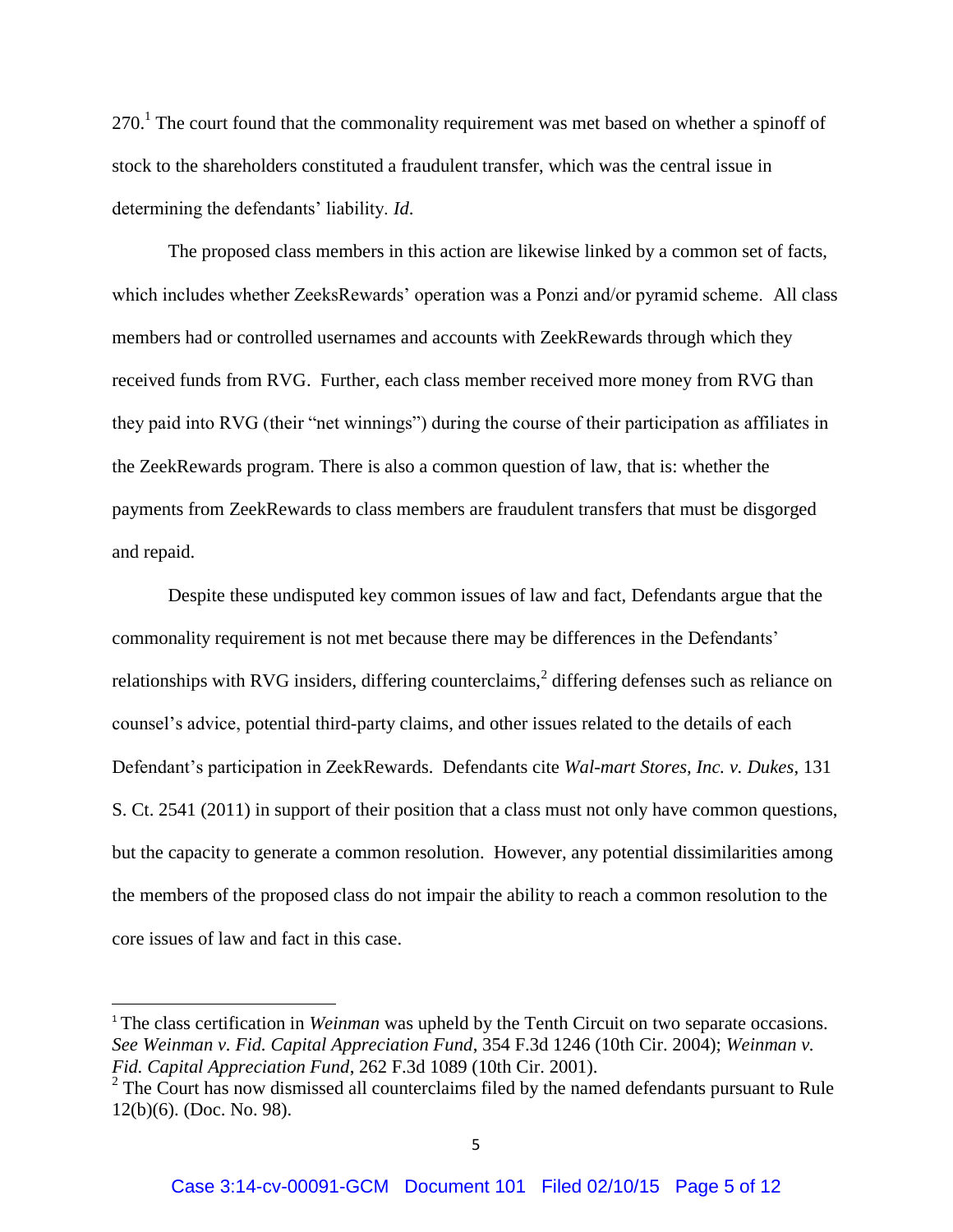Moreover, Defendants' claim that individual circumstances impact the commonality requirement ignore the nature of this fraudulent transfer case, which simply looks at whether there was a fraudulent transfer to all the Net Winners that must be repaid, without regard to the individual circumstances of participation in the scheme. In *Weinman*, the Tenth Circuit emphasized that "unlike the typical class action damage case, where 'the individual circumstances of each class member are typically of material importance,' it is 'virtually never the case' that the proceeds of a single fraudulent transfer . . . would be recoverable from one defendant . . . but not from another." *Weinman v. Fid. Capital Appreciation Fund*, 354 F.3d 1246, 1265 (10th Cir. 2004) (internal citations omitted). In another case involving a defendant class action, *In re Broadhollow*, the court recognized that "a variance in the size of investment . . . does not defeat class certification" and "[Rule] 23(a)(2) does not require a class of clones in which members are identical in all respects." *In re Broadhollow*, 66 B.R. at 1009 (citing *In re REA Express, Inc*., 10 B.R. 812 (Bankr. S.D.N.Y. 1981)). The Court finds that the core common issues of law and fact that exist herein satisfy the commonality requirement.

The third prerequisite shifts the focus from the characteristics of the class members to the characteristics of the named class representatives. *See In re Broadhollow*, 66 B.R. at 1009. The typicality requirement addresses whether the "the claims or defenses of the representative parties are typical of the claims or defenses of the class." Fed. R. Civ. P. 23(a)(3). The Receiver has proposed that one or more of the following named Defendants serve as Class Representatives: Trudy Gilmond and Trudy Gilmond, LLC; Jerry Napier; Darren Miller; Rhonda Gates; Innovation Marketing, LLC; Aaron Andrews; Shara Andrews; Global Internet Formula, Inc.; T. LeMont Silver; Karen Silver; and Durant Brockett.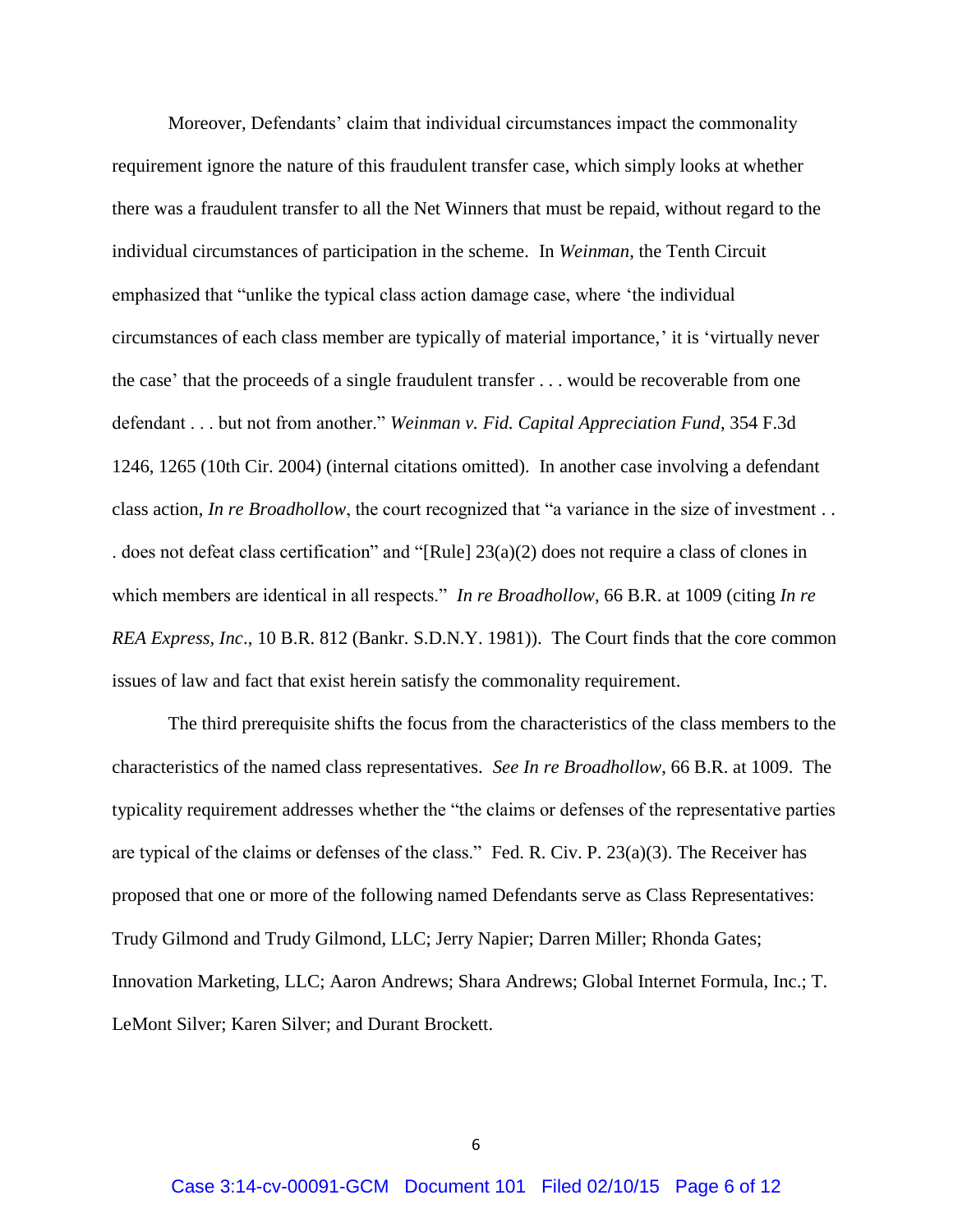The typicality requirement does not mandate that the defenses of the representative parties and the class be completely identical or perfectly coextensive. *See Weinman*, 179 B.R. at 270; *Oneida Indian Nation v. State of New York*, 85 F.R.D. 701, 705 (N.D.N.Y. 1980). Rather, it is sufficient if the defenses are substantially similar and "there is a nexus between class representatives/claims or defenses and common questions of fact or law which unite the class." *Weinman*, 179 B.R. at 270. Here, the proposed Class Representatives and the class each participated in the same event and course of conduct that has given rise to the Defendant class; that is, they all participated in and received at least \$1000 in profits from the ZeekRewards scheme. Because the Class Representatives participated in the same ZeekRewards scheme, they inevitably share the same defenses against liability for repayment of the alleged fraudulent transfers made to the class, which does not depend on the personal circumstances of particular affiliates.<sup>3</sup> See Weinman, 354 F. 3d at 1265. The Court finds that the typicality requirement is satisfied.

The last prerequisite for certification is that the proposed class representatives and their counsel be able to fairly and adequately represent the interests of the defendant class. Fed. R. Civ. P. 23(a)(4). In determining whether a named representative in a class action is "a fair and adequate representative," some courts have applied a two-pronged test: 1) the representative must be able to conduct the litigation; and 2) the representative's interests must not be antagonistic to those of the class members. *See Weinman*, 179 B.R. at 270-71; *see also Baehr v. Creig Northrop Team*, 2014 WL 346635, at \*9 (D. Md. Jan. 29, 2014) (noting representation is adequate if the named representatives' interests are not opposed to those of the other class members, and the attorneys are "qualified, experienced and able to conduct the litigation")

l

<sup>&</sup>lt;sup>3</sup> Indeed, the Answers filed by the named Defendants reveal that they share typical and similar defenses.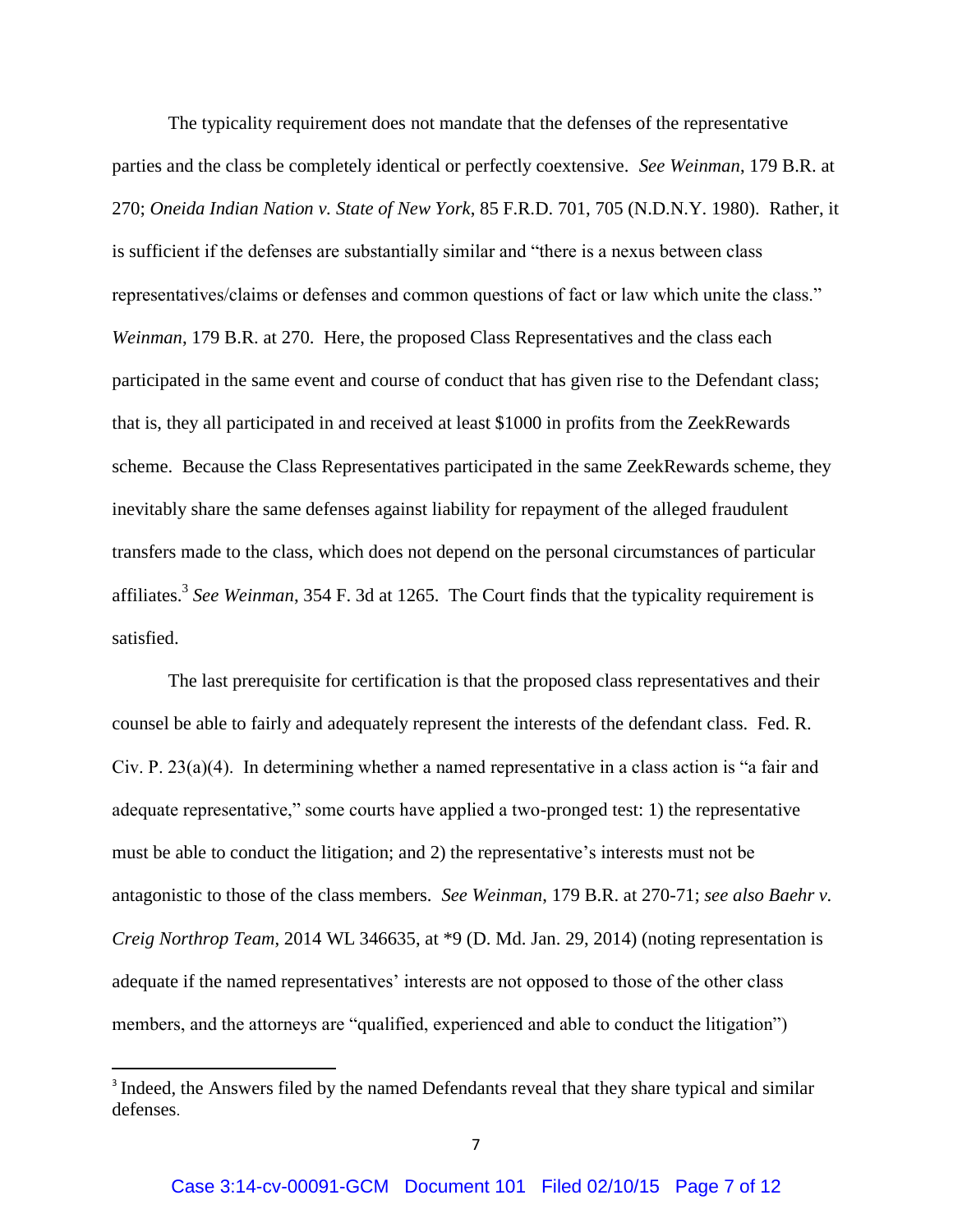(citing *Mitchell-Tracey v. United Gen. Title Ins. Co.*, 237 F.R.D. 551, 558 (D. Md. 2006)); *Harris v. Rainey*, 299 F.R.D. 486, 490-91 (W.D. Va. 2014).

Courts also examine the extent of the named representatives' financial interest in the class action. *See In re Broadhollow*, 66 B.R. at 1011; *see also Weinman*, 262 F.3d at 1112 (rejecting challenges to the adequacy of the class representative and noting that the class representative's potential liability "far exceeded that of any other class member" and "its interests were aligned with those of the other class members in that all concerned wished to limit their liability to the lowest possible amount."). Here, the proposed Class Representatives' interests are not antagonistic to, but rather aligned with, the interests of the unnamed class members because they share the common objective to defend against having to return funds received from ZeekRewards as demanded by the Receiver. Thus, there is no conflict which would defeat adequacy of representation. *See Harris*, 299 F.R.D. at 491 (recognizing that "[a] conflict must be fundamental to defeat adequacy of representation; a conflict is not fundamental when all class members 'share common objectives and the same factual and legal positions and have the same interest in establishing the liability of defendants.'") (quoting *Ward v. Dixie Nat. Life Ins. Co*., 595 F.3d 164, 180 (4th Cir. 2010) and *Gunnells v. Healthplan Servs., Inc*., 348 F.3d 417, 431 (4th Cir. 2003)).

Further, the named Class Representatives were among the largest Net Winners of the ZeekRewards scheme. Each received over \$900,000 from RVG (either individually or together with another family member or through their shell corporation). The proposed Class Representatives are not likely to abandon or return these substantial sums without obtaining experienced counsel and mounting a vigorous defense. Already, the proposed Class Representatives have retained competent counsel who have filed extensive answers and motions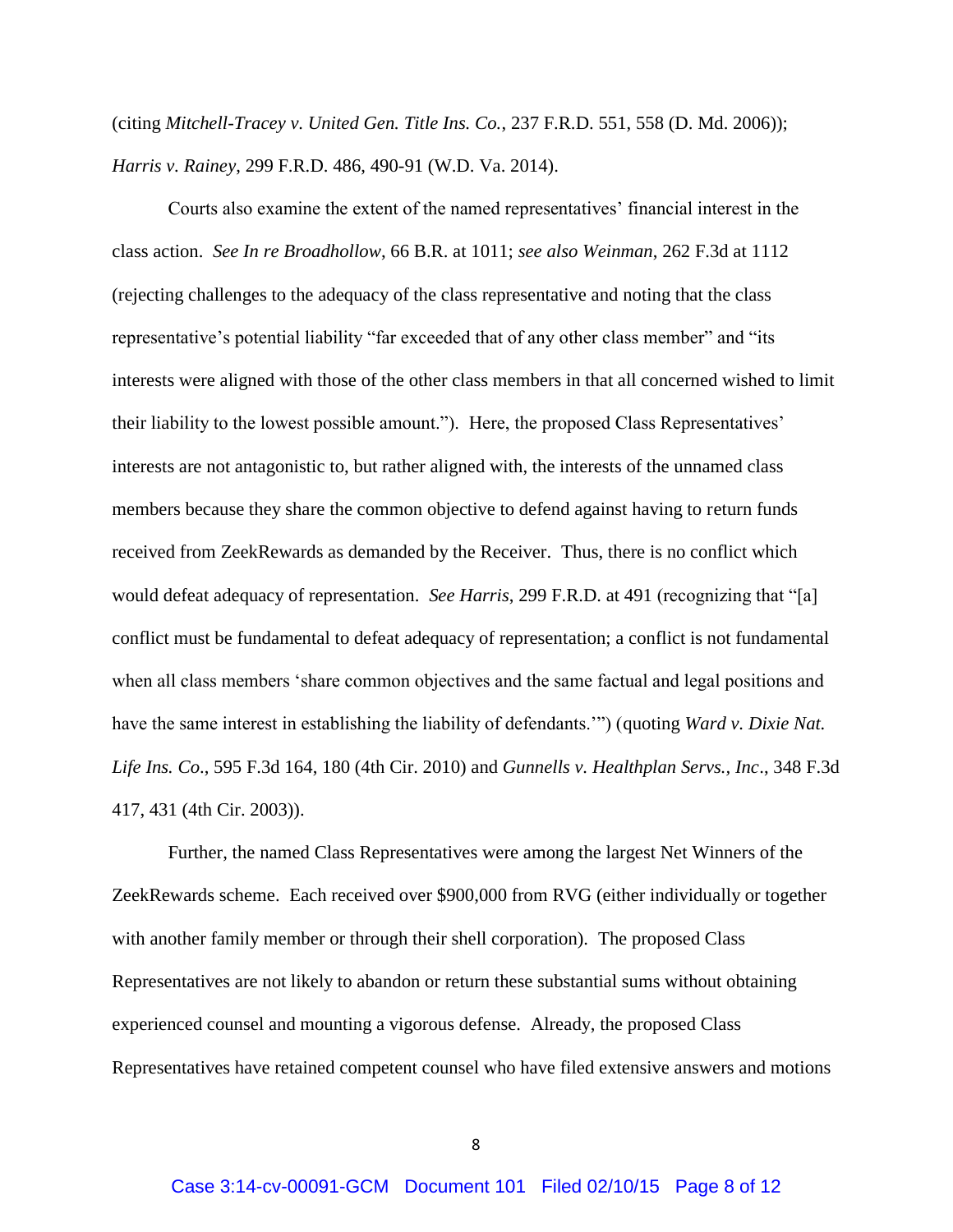to dismiss. Finally, it is undisputed that counsel retained by the proposed Class Representatives are experienced and qualified attorneys, fully capable of protecting the interests of their clients and consequently the class.

The Named Defendants argue that they simply cannot afford to represent the Net Winner Class. However, their protestations of poverty ring hollow in light of the fact that together they won over \$11 million in profits from ZeekRewards. "It is presumed that representatives will vigorously prosecute or defend the action if they have retained well qualified counsel and if they possess sufficient resources or stake in the outcome of the case to bear the financial burden of the litigation." *In re Consumers Power Co. Sec. Litig*., 105 F.R.D. 583, 613(E.D. Mich. 1985) (quoting *In re Gap Stores Sec. Litig.*, 79 F.R.D. 283, 303 (N.D. Cal. 1978)). Moreover, the Court has repeatedly made it clear that the Receiver will be required to help fund the defense of the class  $<sup>4</sup>$ </sup>

In any event, the Court finds that Defendants and their counsel can and will adequately represent the class and there is no basis to deny class certification over the issue of what amount of truly necessary class legal expenses (as distinguished from the Defendants' own legal costs) are paid by the Receivership.

## **B. Rule 23(b) Analysis**

<sup>&</sup>lt;sup>4</sup> That Court is mindful that despite the large winnings of the Named Defendants, it is possible that much of the net winnings has been dissipated. As stated at the last status conference in this matter, the Court fully expects that the Named Defendants will provide the Receiver with any and all evidence of their financial status and the location of all net winnings received from ZeekRewards, including deposition testimony as to the same. Such financial transparency will not only aid the Court in its determination as to what extent the Receiver shall be required to fund the defense of the class, but will also undoubtedly aid in any settlement discussions.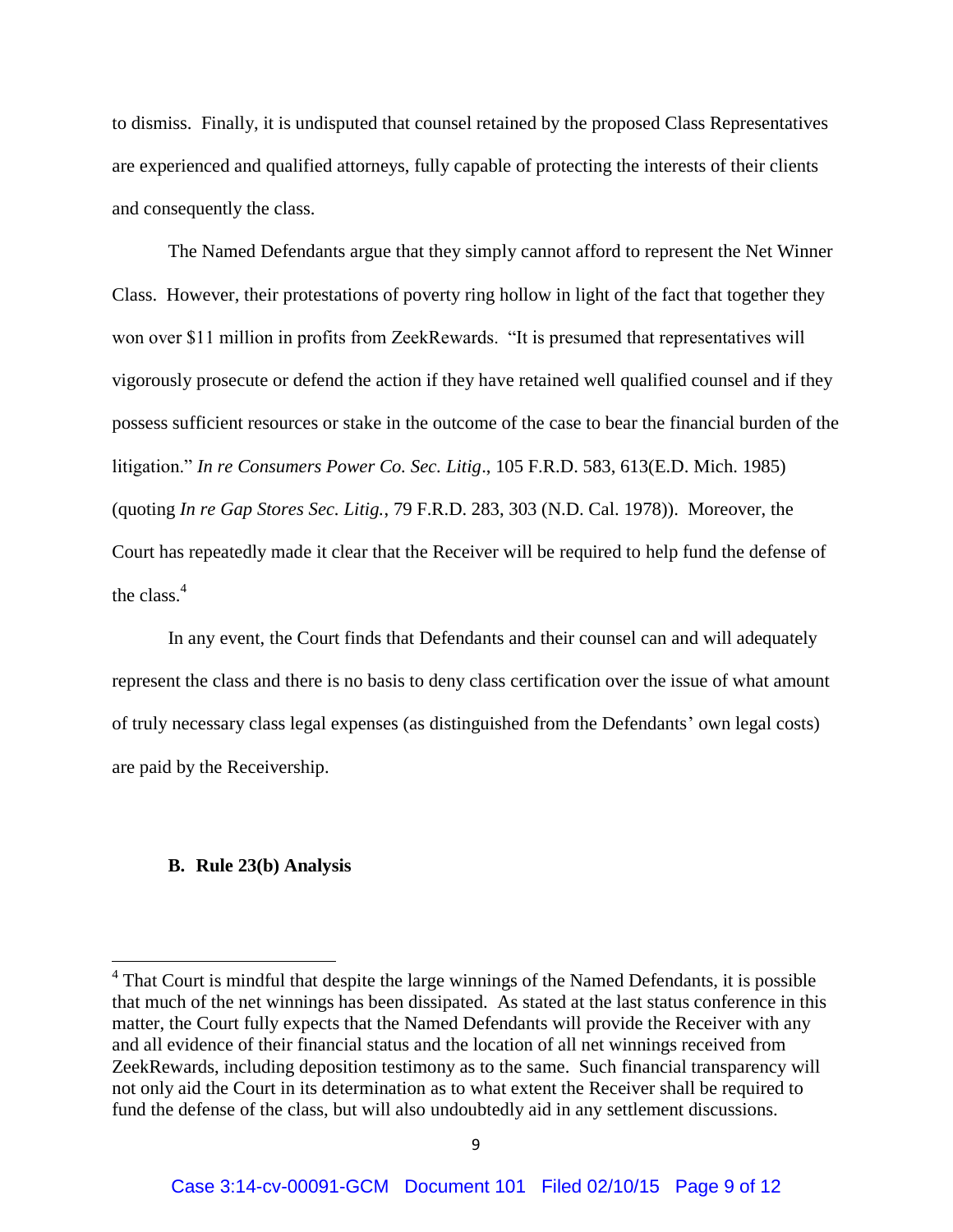Having found that the prerequisites of Rule 23(a) are all met, the Court turns to a consideration of Rule 23(b). Rule 23(b)(1), under which the Receiver seeks to certify the Net Winner class, permits class certification in instances where prosecuting separate actions would either create:

- (A) inconsistent or varying adjudications with respect to individual class members that would establish incompatible standards of conduct for the party opposing the class; or
- (B) adjudications with respect to individual class members that, as a practical matter, would be dispositive of the interests of the other members not parties to the individual adjudications or would substantially impair or impede their ability to protect their interests.

Fed. R. Civ. P. 23(b)(1).

 $\overline{\phantom{a}}$ 

Courts have certified defendant classes pursuant to Rule 23(b)(1)(A) in actions involving voidable preferences and fraudulent conveyances "to insure that separate proceedings would not result in inconsistent adjudication of the common issues, thus leaving the trustee in a stalemated position." *In re Broadhollow*, 66 B.R. at 1013 (finding certification under 23(b)(1)(A) warranted and adopting reasoning in *Guy v. Abdulla*, 57 F.R.D. 14 (N.D. Ohio 1972)).<sup>5</sup> If the Receiver herein was forced to file separate actions against the 9,400 Defendants, he would certainly be risking inconsistent and varying adjudications. If one court found that a fraudulent transfer occurred, but another court did not, then those inconsistent decisions would place the Receiver in a stalemated or conflicted position. If the Receiver attempted to enforce a valid judgment against a particular Defendant, that Defendant might refuse to pay because other Defendants similarly situated were not held to be liable for the same underlying conduct related to ZeekRewards. An additional layer of inconsistency would arise if the Receiver attempts to settle a lawsuit, but the

<sup>&</sup>lt;sup>5</sup> In *Guy v. Abdulla*, the court certified a defendant class under Rule  $23(b)(1)(A)$  so that the bankruptcy trustee could maintain an action against all parties allegedly holding voidable preferences and property transferred by fraudulent conveyances without the risk of inconsistent adjudication of the common issues.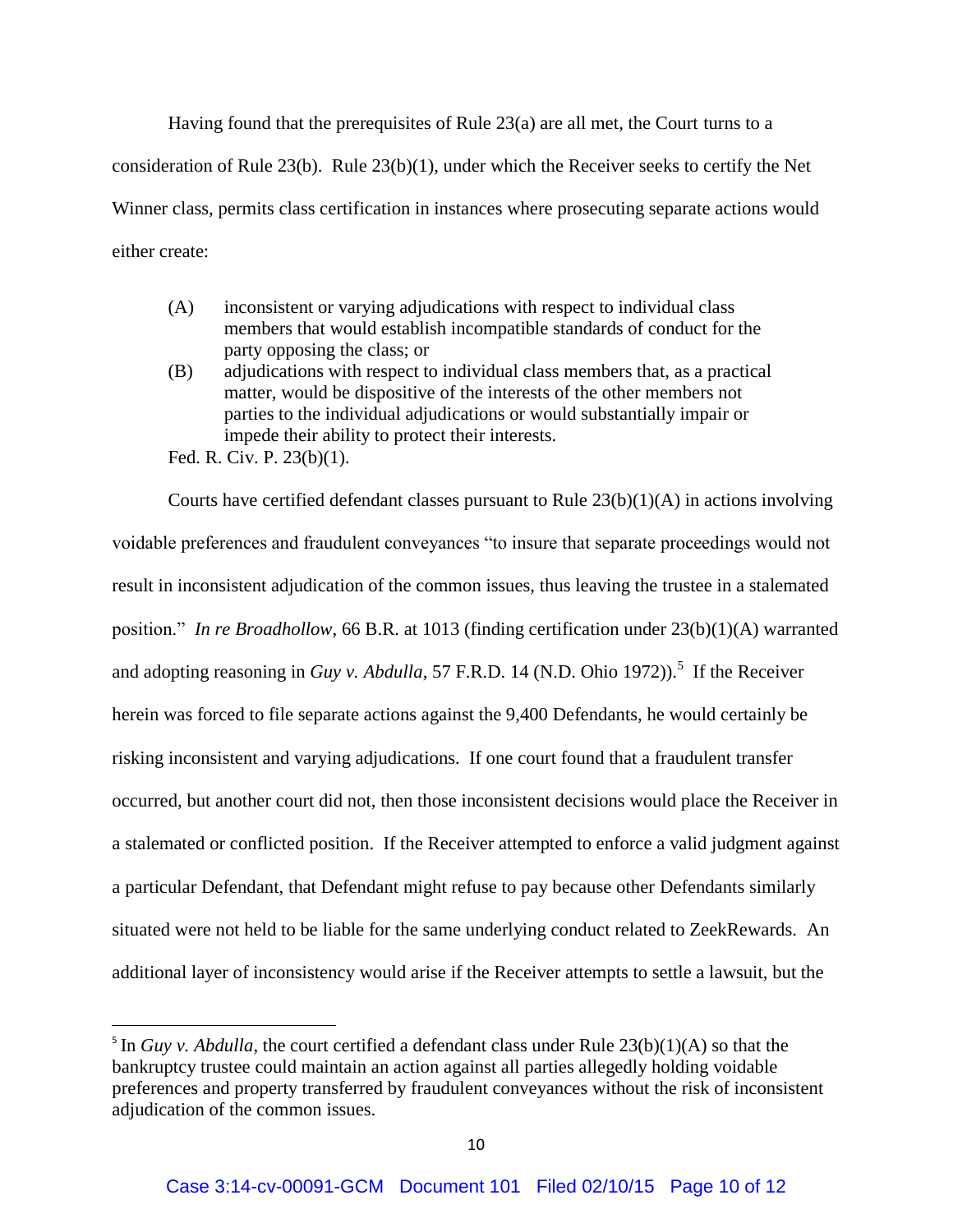Net Winner Defendant is not willing to compromise since that Defendant is already aware of the inconsistent adjudication based on the same set of facts. These anomalous results would leave the Receiver in an untenable position and circumstances such as these are precisely why class actions exist. *See Guy v. Abdulla*, 57 F.R.D. at 17-18.

Defendants incorrectly contend that this class cannot be certified under Rule  $23(b)(1)(A)$ because it is allegedly a "money damages" action. However, actions for the return of fraudulent transfers and the imposition of constructive trust seek equitable relief (even though it is the payment of money) that is appropriate for Rule  $23(b)(1)(A)$  class certification. The Fourth Circuit in *U.S. ex rel. Rahman v. Oncology Assocs.*, 198 F.3d 489, 498 (4th Cir. 1999) recognized that voiding a fraudulent transfer is a form of rescission and an equitable remedy. *Id.* ("The complaint's request to void transfers as fraudulent—a form of rescission—is . . . an equitable remedy.") The *Rahman* court also recognized that a constructive trust is "a tool of equity to prevent unjust enrichment" and "[a] constructive trust remains an equitable remedy even thought it might ultimately reach a fund of money." *Id.* (internal quotations omitted). Therefore, the nature of the relief sought in this action is fully consistent with class certification under Rule 23 (b) $(1)(A)$ .

Although it is not necessary for the Court to consider Rule  $23(b)(1)(B)$ , certification would likewise be appropriate under this subsection. In fact, Rule 23's Advisory Notes indicate that a "fraudulent conveyance" is exactly the type of situation where a class should be certified because separate adjudication "will necessarily or probably have an adverse practical effect." Fed. R. Civ. P. 23 advisory committee's note. In *Weinman,* the Tenth Circuit upheld class certification under Rule  $23(b)(1)(B)$  in a class action involving questions of whether a fraudulent transfer occurred and whether there was an unlawful dividend distributed. *Weinman*, 354 F. 3d